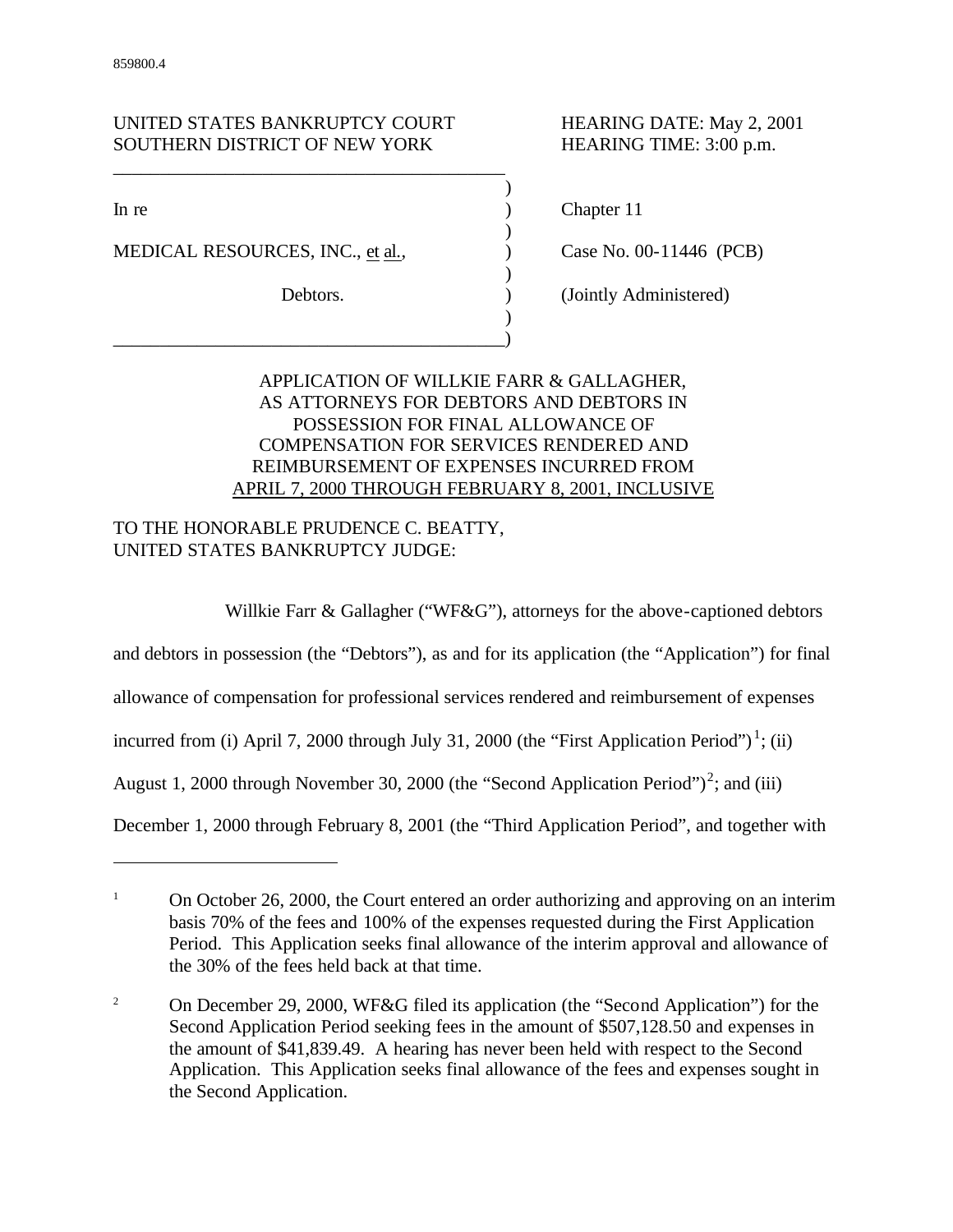the First Application Period and the Second Application Period, the "Application Periods"), respectfully represents:

## **OVERVIEW**

1. In April 2000, Medical Resources, Inc. ("MRI") filed a petition for relief under chapter 11 as a means of restructuring its balance sheet and resolving significant securities law litigation cases then pending against it. Less than a year later, MRI emerged from chapter 11 having completely de-levered its balance sheet by converting approximately \$110 million of institutional and litigation debt and preferred equity into common equity. Moreover, MRI was able to use the chapter 11 process to fully resolve and settle more than six significant securities lawsuits pending against it, anyone of which might have taken years and untold millions of dollars to resolve outside of chapter 11. From MRI's perspective, the chapter 11 process succeeded in providing it with the "fresh start" it desperately needed and richly deserved. In MRI's view, it could not have achieved this "fresh start" without the able and constant assistance of WF&G.

#### **INTRODUCTION**

2. By this Application and pursuant to section 330 of the Bankruptcy Code, and Rule 2016 of the Federal Rules of Bankruptcy Procedure (the "Bankruptcy Rules"), WF&G requests that this Court authorize a final allowance of compensation for professional services WF&G rendered to the Debtors and reimbursement of actual and necessary expenses WF&G incurred in connection with the rendition of such professional services during: (a) the First Application Period in the amount of \$707,866.50 as to fees (of this amount, approximately \$495,506.55 representing 70% of the total request was awarded on an interim basis on October 26, 2000) and

-2-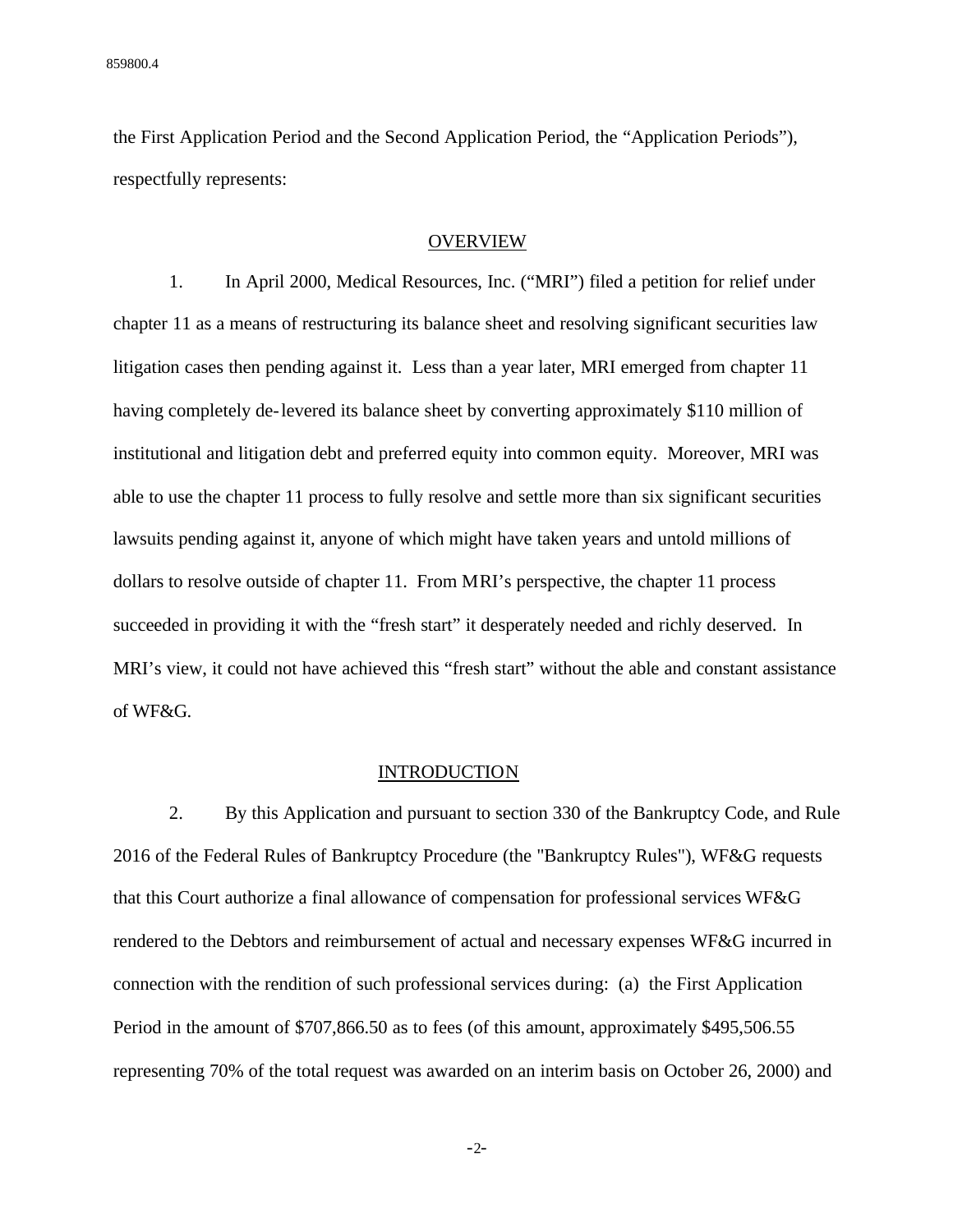approximately \$52,662.50 as to expenses (100% was awarded on an interim basis on October 26, 2000); (b) during the Second Application Period in the amount of \$507,128.50 as to fees and \$41,839.49 as to expenses; and (c) during the Third Application Period in the amount of \$353,618.50 as to fees and \$16,530.21 as to expenses.

3. By way of introduction, throughout the Application Periods WF&G assisted the Debtors in obtaining this Court's confirmation of the Debtors' Plan (as defined herein) and litigating and settling several of the critical claims which had been an impediment to moving these cases forward. WF&G's requested final allowance of compensation for services rendered (which services were performed with due regard to the role for which WF&G was retained) and reimbursement for expenses incurred reflects the requisite time, skill and effort expended towards the goals of: (a) moving the Debtors through the chapter 11 process without undue delay; (b) managing the significant, multi-party litigation spawned by the Chapter 11 plan process; (c) assisting MRI in its financial restructuring; and (d) assisting MRI in emerging from chapter 11 as a viable, ongoing and profitable business. Based upon its success in first litigating but ultimately negotiating acceptable settlements with each of the litigants, MRI, with significant assistance from WF&G, has been able to confirm and consummate its plan of reorganization.

## BACKGROUND

4. On April 7, 2000 (the "Petition Date"), MRI and MRI - Madison Resources, Inc., one of MRI's affiliates (together, the "Debtors"), filed a voluntary petition for relief under chapter 11 of title 11 of the United States Code (the "Bankruptcy Code"). The Debtors continued in the possession of their respective properties and the management of their respective businesses as debtors in possession pursuant to sections 1107 and 1108 of the Bankruptcy Code.

-3-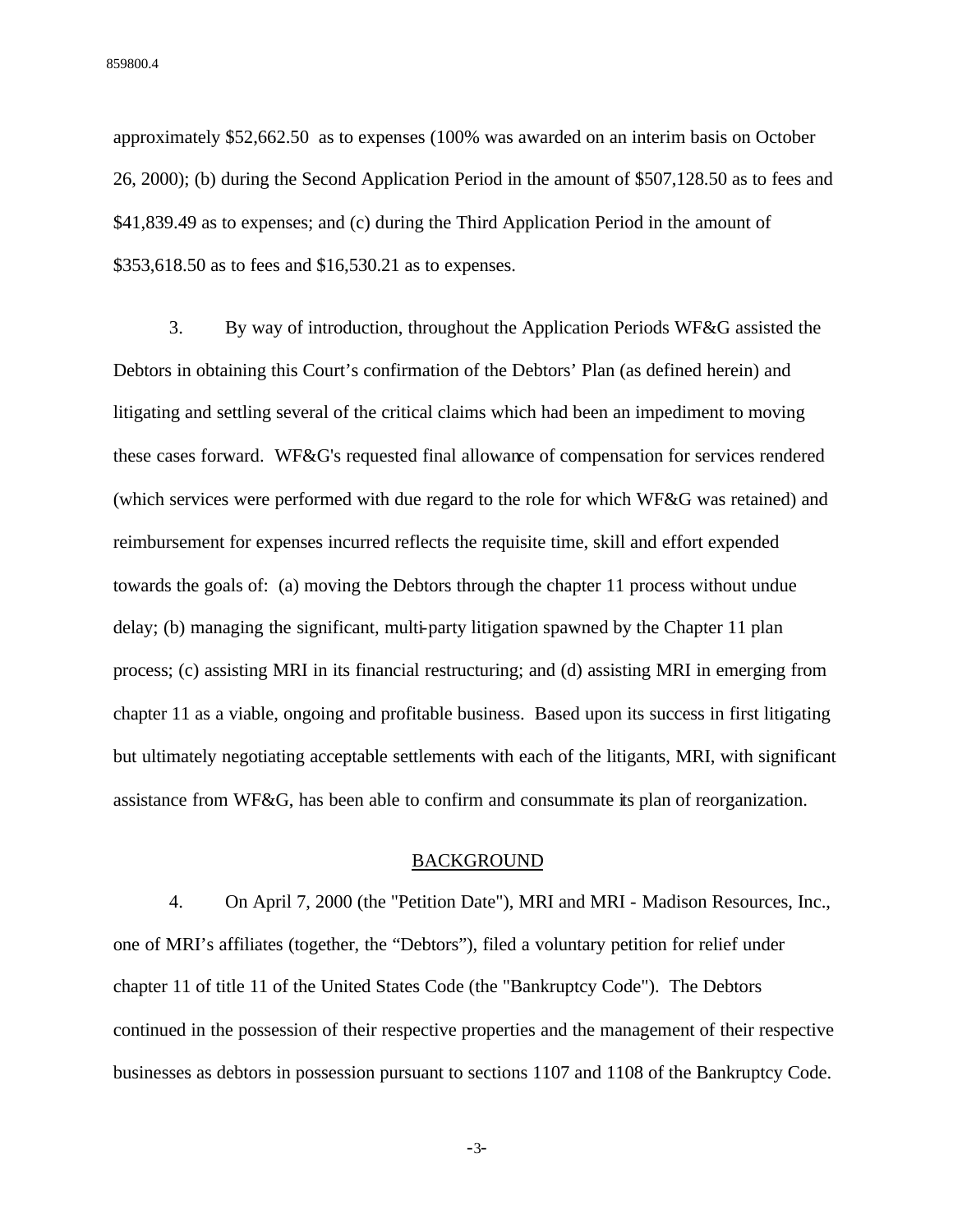$\overline{a}$ 

These chapter 11 cases were consolidated for procedural purposes only and are being jointly administered pursuant to an order of this Court.

5. No creditors' committee was appointed by the United States Trustee. Prior to the Petition Date, the holders of three tranches of the Debtors' privately placed Senior Notes in the aggregate face amount of \$75,000,000 (the "Senior Notes") organized and were active throughout the Chapter 11 cases. No trustee or examiner was appointed.

6. MRI is primarily a holding and management company which owns, manages or controls, directly or indirectly, in excess of one hundred subsidiaries, affiliated partnerships and joint ventures (collectively, the "Affiliates," and with MRI, the "Company") engaged in the business of operating and managing fixed-site outpatient diagnostic imaging centers (individually, a "Center" and collectively, the "Centers") in the United States. The primary assets of MRI are the equity interests in the Affiliates. Each of the Centers is owned, managed or controlled directly by an Affiliate. The Company employs approximately 1,200 employees.

7. Under the terms of its Third Amended Joint Plan of Reorganization filed on November 6, 2000 (as amended and re-filed on January 24, 2001, the "Plan"), the Company converted 100% of its non-ordinary course unsecured debt into equity.<sup>3</sup> The elimination of more than \$100 million in debt has allowed MRI to emerge from chapter 11 with a rationalized balance sheet which will permit it to operate profitably outside of chapter 11. By order dated February 8, 2000 (the "Confirmation Order"), this Court confirmed the Plan.

<sup>&</sup>lt;sup>3</sup> The terms of the Plan also call for the dissolution of MRI-Madison Resources, Inc. and the distribution of its assets in accordance with the rules of absolute priority.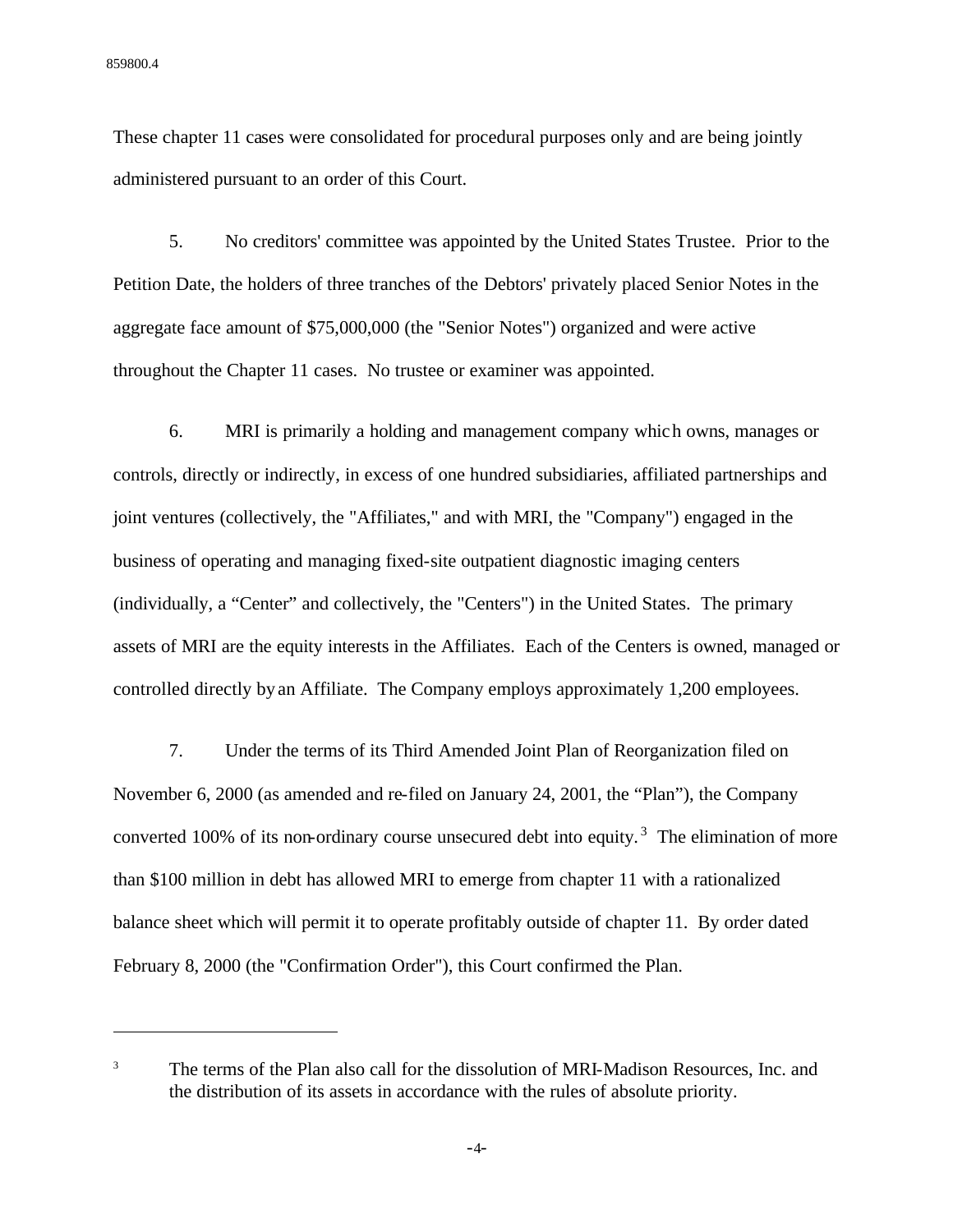8. This Court has jurisdiction over this Application pursuant to 28 U.S.C. §§ 157 and 1334 and the "Standing Order of Referral of Cases to Bankruptcy Judges," dated July 10, 1984, of District Court Judge Robert T. Ward. Venue of these cases and this Final Application is proper in this district pursuant to 28 U.S.C. §§1408 and 1409. The statutory predicates for the relief sought herein are Sections 330 and 331 of the Bankruptcy Code and Rule 2016 of the Federal Rules of Bankruptcy Procedure (the "Bankruptcy Rules").

## THE DEBTORS' RETENTION OF WF&G

9. By order dated April 11, 2000, this Court approved, on an interim basis, the Debtor's retention of WF&G pursuant to section 327(a) of the Bankruptcy Code, to provide such legal services as are necessary and requested by the Debtors in furtherance of the Debtors' chapter 11 cases, including, without limitation, bankruptcy, real estate, corporate, tax and litigation services. By order dated June 15, 2000, the Debtors' retention of WF&G was approved on a final basis.

# PRIOR FEE APPLICATIONS AND INTERIM AWARDS

10. By order, dated October 26, 2000 (the "October 26 Order"), this Court approved WF&G's amended application for interim allowance of compensation for services rendered and reimbursement of expenses incurred from April 7, 2000 through July 31, 2000, inclusive (the "First Application"). Pursuant to such order, the Debtors were authorized to and did pay WF&G \$495,506.55 in fees, equivalent to 70% of the \$707,866.50 in fees sought by WF&G, and 100% of the \$52,662.50 in expenses sought under the First Application. Although WF&G has received payment of the fees and expenses authorized by the Court pursuant to the October 26 Order, such payment was interim and remains subject to final allowance.

-5-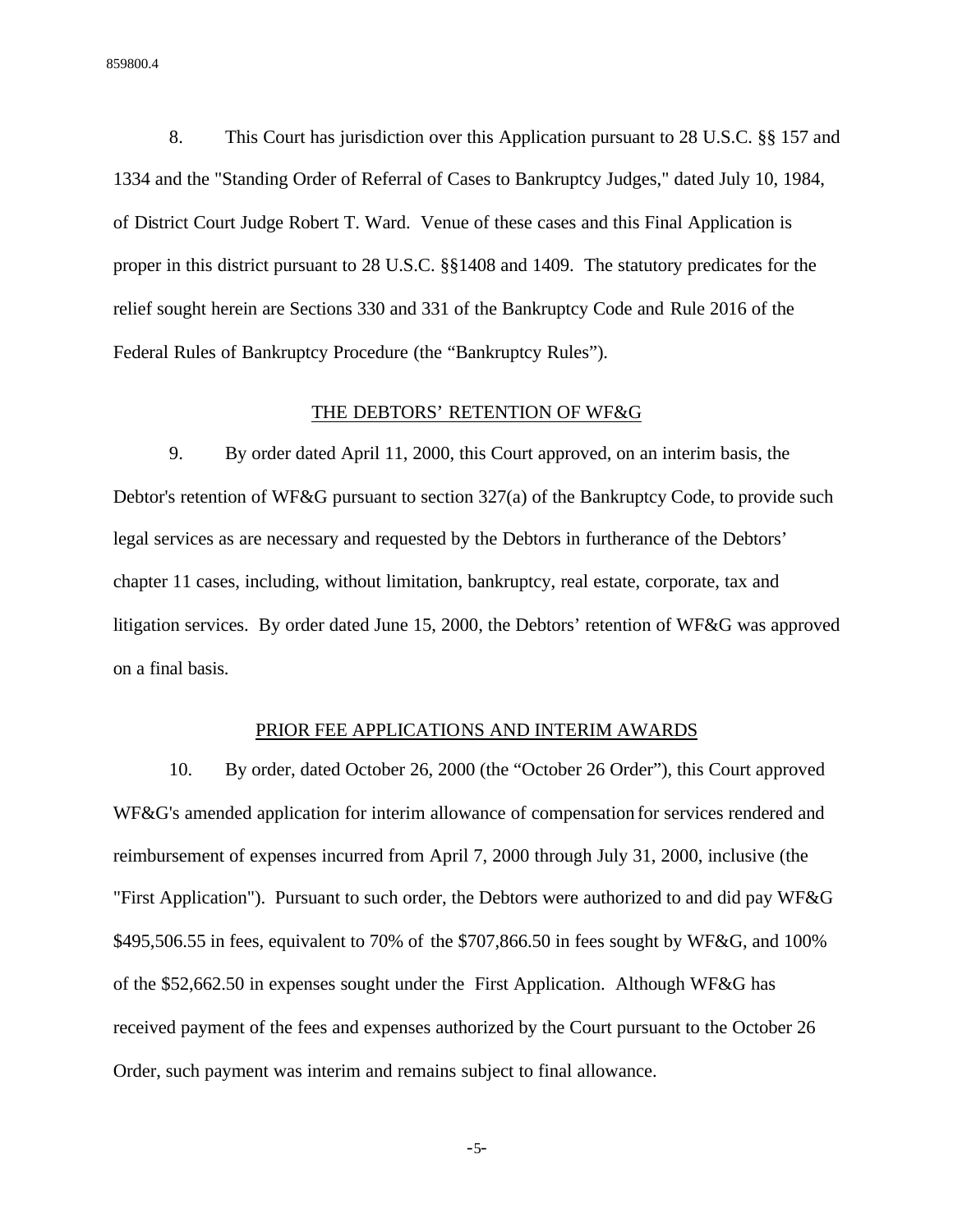11. WF&G has received no payment or promise of payment for the services rendered in these cases, other than payment of compensation pursuant to the October 26 Order. WF&G filed its second application for interim allowance of compensation for services rendered and reimbursement of expenses incurred from August 1, 2000 through November 30, 2000, inclusive (the "Second Application") on December 29, 2000. A hearing on the Second Application has not been scheduled before this Court. No agreement or understanding exists between WF&G and any other entity for the sharing of compensation to be received for services rendered in or in connection with these cases. See Affidavit of Matthew A. Feldman, Esq., annexed hereto as Exhibit A.

12. WF&G hereby certifies that the Debtors have received, reviewed and approved this Application for the final allowance of compensation and reimbursement of expenses incurred during the Third Application Period and previously approved the applications related to the First Application Period and Second Application Period.

#### SUMMARY OF SERVICES RENDERED

13. Recitation of each and every item of professional services that WF&G performed would unduly burden the Court. Hence, the following summary highlights the major areas to which WF&G devoted substantial time and attention during the Third Application Period. The full breadth of WF&G's services are reflected in WF&G's annexed time records.

> • **Case Administration**. WF&G has worked hard to contribute to the efficient administration of these cases. WF&G has also worked to seek to resolve disputes consensually without the need for judicial intervention. In addition, WF&G has actively sought to establish an efficient working relationship with Court personnel and the Clerk's office. WF&G has maintained a positive working relationship with the counsel for the holders of the Senior Notes and counsel for DVI, leading to the expeditious and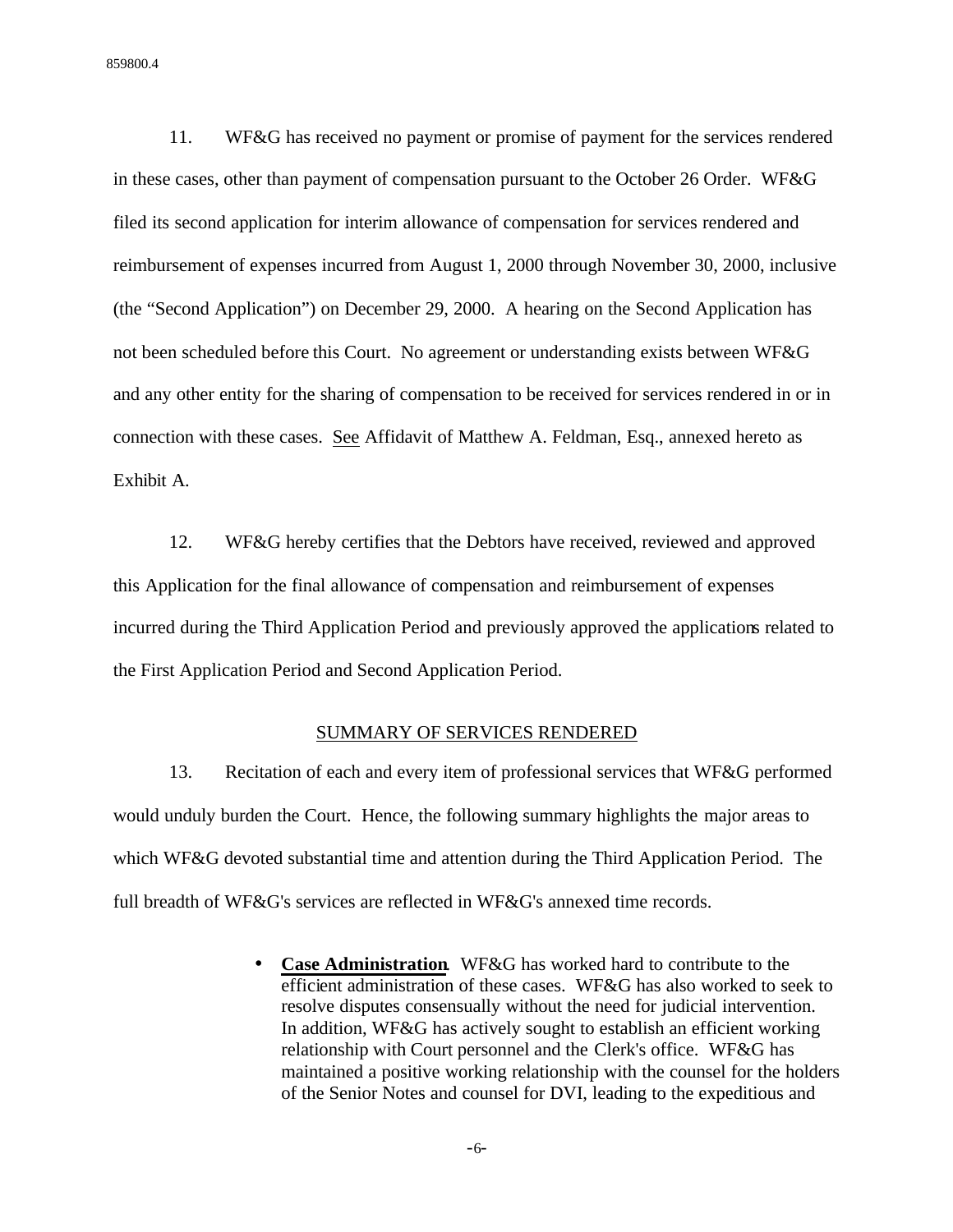consensual resolution of many issues that have arisen in these cases between these parties. Moreover, counsel was able to maintain professional working relationships with each of the litigants' counsel in these cases. Numerous meetings with each of the important constituents or their professionals were held, and a substantial volume of data and documents were supplied to them on a regular basis. WF&G also has assisted in responding to the inquiries from vendors, and other parties in interest regarding particular problems and issues which confront them. WF&G has also assisted MRI in filing required monthly operating reports.

- **Plan and Disclosure Statement.** During the Third Application Period, WF&G undertook the significant task of assisting the Debtors in their solicitation of votes to accept or reject the Plan and ultimately, in obtaining confirmation of the Plan. WF&G worked diligently in conjunction with the parties-in-interest in these cases to ensure an orderly and proper solicitation. Upon completion of the solicitation, WF&G assisted the Debtors in the calculation of votes. WF&G spent a great deal of time and effort in its preparation for the hearing to consider confirmation of the Plan. This preparation included the drafting and redrafting of the Order Confirming Debtors' Third Amended Joint Plan of Reorganization (as signed and entered by the Court on February 8, 2001, the "Confirmation Order"), several affidavits in support of confirmation, the memorandum of law in support of confirmation and other related documents. In connection with securing this Court's approval of the Confirmation Order, WF&G amended and re-filed the Debtors' Plan, and filed a motion in support of the same. WF&G spent significant time continuing the process of negotiating with certain parties asserting litigation claims against MRI (the "Litigation Claimants") to ensure that the conditions necessary to confirmation were met. WF&G negotiated the consensual resolution of several objections to confirmation of the Plan and drafted pleadings with respect to the same.
- **Adversary Proceedings.** Throughout the Third Application Period, WF&G expended a great deal of time and energy assisting MRI in negotiating favorable settlements with each of the Litigation Claimants. With the exception of one agreement, each of the settlement agreements proposed by the Debtors were approved by the Court. The settlement agreement proposed by the Debtors in connection with its ongoing litigation with Messrs. Farrell and Fields received several objections. WF&G assisted the Debtors in obtaining a resolution of such objections, through the drafting of pleadings and extensive negotiations, thereby leading to the Court's approval of the settlement by order entered on January 17, 2001. On February 2, 2001, WF&G filed a motion seeking approval of a settlement agreement by and between MRI and Ronald W. Ash. Significant effort was expended by WF&G in reaching the settlement in this final outstanding litigation.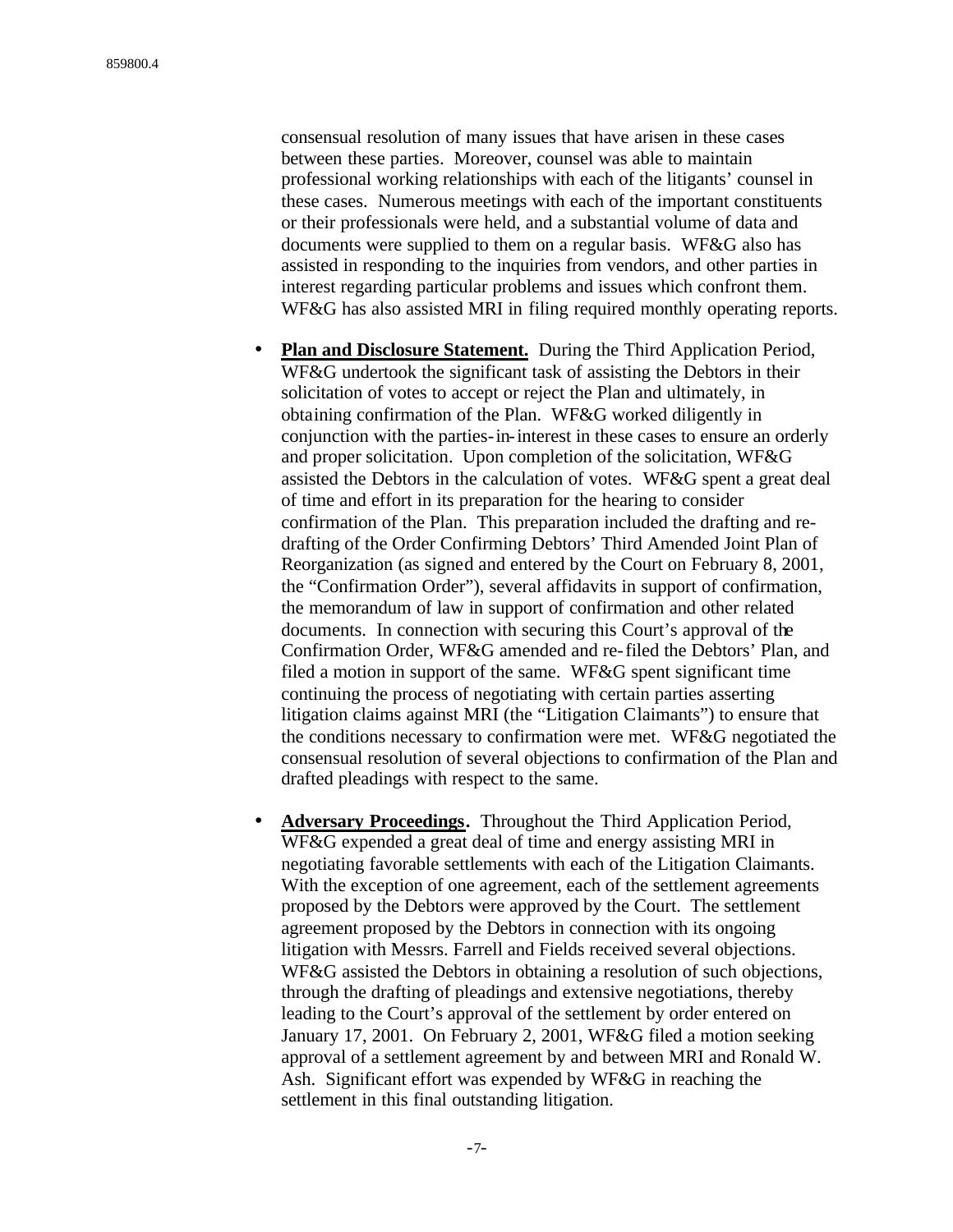- **Retentions.** During the Final Period, WF&G continued its assistance with the retentions of (a) Lazard Freres & Co. LLC ("Lazard"), as financial advisors; (b) Arthur Andersen LLP ("Arthur Andersen"), to perform audit and accounting services; and (c) Montgomery, McCracken, Walker & Rhoads ("MMW&R), as special counsel. Subsequent to the objection of the Office of the United States Trustee (the "UST") to the retention of Lazard, WF&G assisted in the negotiations between Lazard and the UST which lead to a consensual resolution of the objection of the UST. WF&G participated in a hearing on the relief sought in the Lazard retention motion on December 14, 2000, which hearing was adjourned to January 11, 2001, and the retention of Lazard was approved by the Court at such hearing. On January 11, 2000, the Debtors filed an application for the retention of Arthur Andersen, which application was approved by an order of this Court entered on February 7, 2001. The order granting the application to employ MMW&R was entered on December 1, 2000.
- **Claims**. WF&G assisted the Debtors in analyzing and reconciling each of the claims filed in these cases. Throughout the Third Application Period, WF&G has negotiated, on the Debtors' behalf, consensual resolutions to many such claims.
- 14. As highlighted above, during the Third Application Period, WF&G provided

extensive services to facilitate the Debtors' discharge of their administrative duties as debtors in possession and otherwise move these cases to confirmation. Moreover, WF&G has provided day-to-day legal advice respecting the ordinary course operation of MRI's businesses. All of these services have ensured the efficient administration of the Debtors' chapter 11 cases and compliance with the requirements of the Bankruptcy Code.

## THE APPLICATION

15. By this Application and pursuant to section 330 of the Bankruptcy Code and Rule 2016 of the Federal Rules of Bankruptcy Procedure (the "Bankruptcy Rules"), WF&G requests that this Court authorize a final allowance of: (a) compensation for professional services WF&G rendered for the Debtors during all of the Application Periods, in the amount of \$1,566,613.50 and (b) the reimbursement of actual and necessary expenses WF&G incurred in connection with

-8-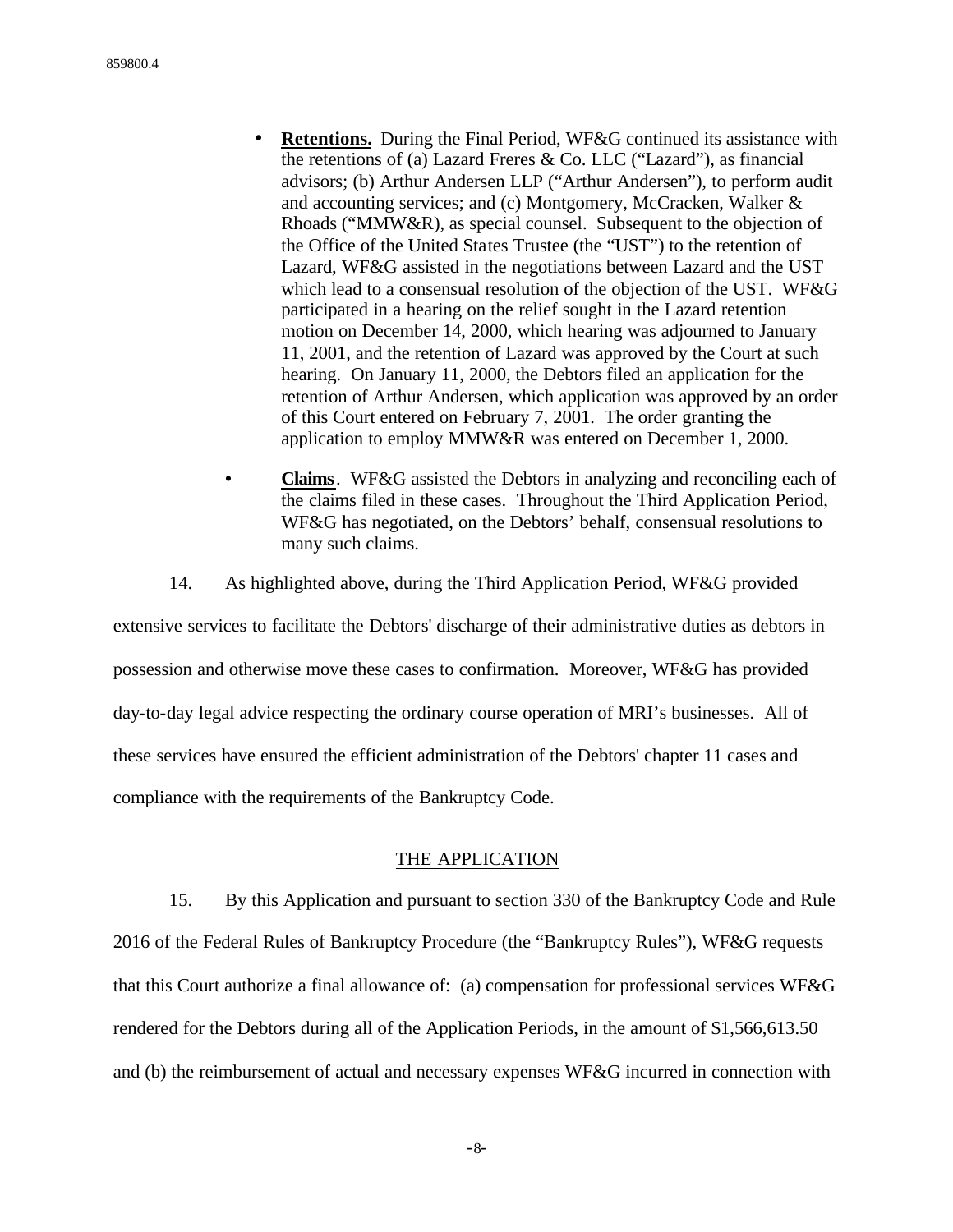the rendition of such professional services for the Debtors in the amount of \$111,032.20 (together, the "Final Allowance"). Of the Final Allowance, the sum of \$495,506.55 already has been awarded and paid as interim compensation and \$52,662.50 already awarded and paid as interim reimbursement of expenses, leaving a net amount of unpaid compensation in the sum of \$1,071,106.95 and a net amount of unpaid expenses in the sum of \$58,369.70.

16. This request for a Final Allowance includes: (a) the sum of \$495,506.55 already awarded and paid as interim compensation and \$52,662.50 already awarded and paid as interim reimbursement of expenses pursuant to the October 26 Order; (b) \$212,359.95 of fees held-back pursuant to the October 26 Order; (c) compensation for services rendered and reimbursement of expenses incurred during the Second Application Period in the respective amounts of \$507,128.50 and \$41,839.49; and (d) compensation for services rendered and reimbursement of expenses incurred during the Third Application Period in the respective amounts of \$351,618.50 and \$16,530.21.

17. The professional services and related expenses for which WF&G requests final allowance of compensation, and the related expenses for which WF&G seeks reimbursement, were rendered and incurred in connection with these cases and in discharge of WF&G's professional responsibilities as attorneys for the Debtors in their chapter 11 cases. WF&G's services have been substantial, necessary, and beneficial to the Debtors, their estates, their creditors, and other parties in interest. The variety and complexity of the issues involved in these cases and the need to act or respond on an expedited basis to those issues have required substantial time on a daily basis, sometimes requiring night and weekend work.

-9-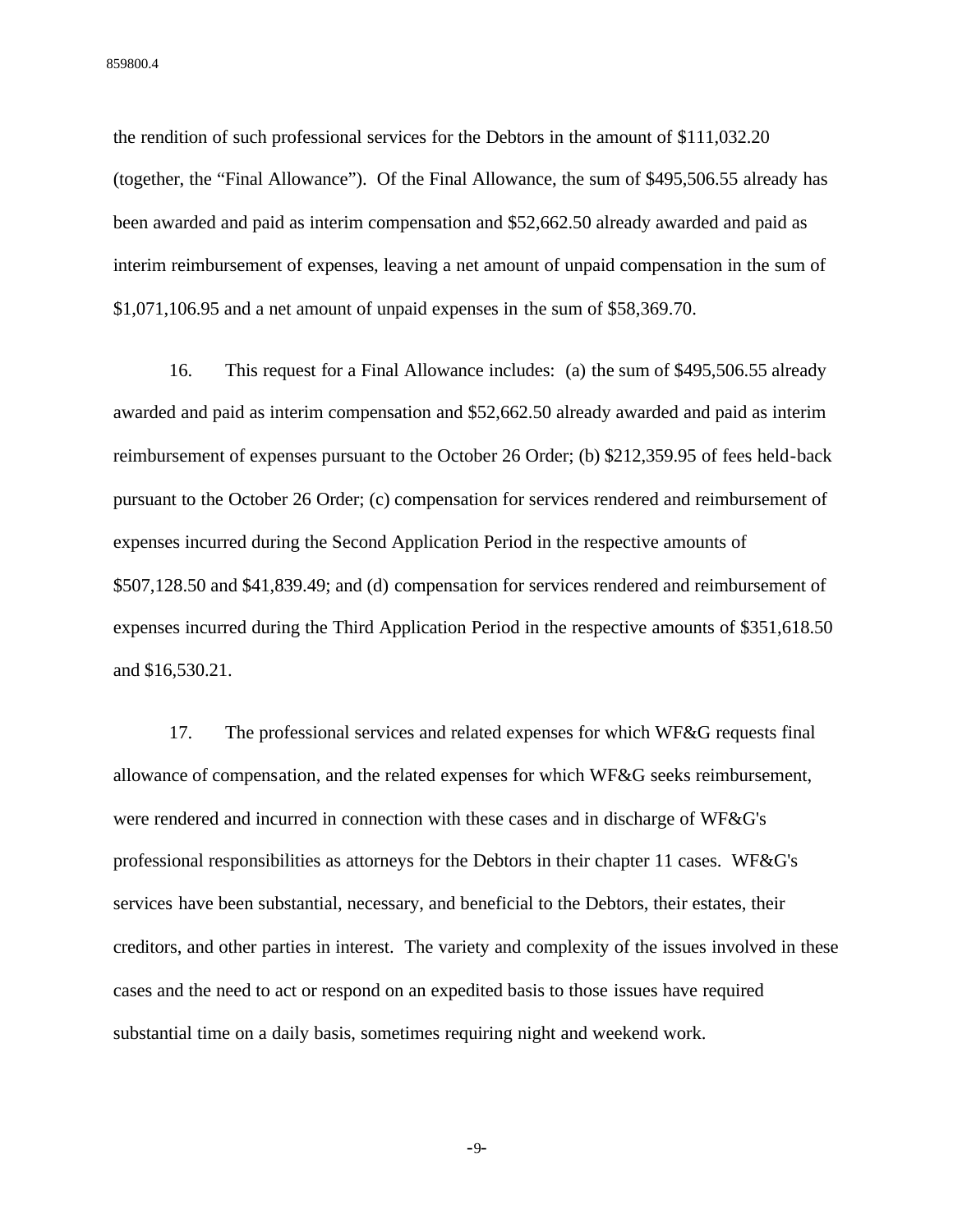18. WF&G maintains written records of the time expended by attorneys and paraprofessionals in the rendition of professional services to the Debtors. Such time records are made contemporaneously with the rendition of such services by the person rendering such services. A copy of the daily time records for the Third Application Period, broken down by matter listing the name of the attorney or paraprofessional, the date on which the services were performed, and the amount of time spent in performing the services, is annexed hereto as Exhibit B. Similar information for the First and Second Application Periods was annexed to the First and Second Applications as Exhibit B.

19. For the convenience of the Court and parties-in-interest, annexed hereto as Exhibit C is a list of the attorneys and paraprofessionals who have worked on those matters during the Third Application Period, the aggregate time expended by each individual during the Third Application Period, his or her hourly billing rate during the Final Period, and the amount of WF&G's fees attributable to each individual. Additionally, annexed hereto as part of Exhibit C is a list of all the matters for which services were rendered and the aggregate amount of hours and fees expended for each of those matters. Similar information for the First and Second Application Periods was annexed to the First and Second Applications as Exhibit C.

20. WF&G also maintains records of all actual and necessary out-of-pocket expenses incurred in connection with the rendition of professional services. A schedule setting forth the categories of expenses and amounts for which reimbursement is requested during the Third Application Period is annexed hereto as Exhibit D. Similar schedules setting for the categories of expenses and amount for which reimbursement was requested during the First and Second Application Periods was annexed to the First and Second Applications as Exhibit D.

-10-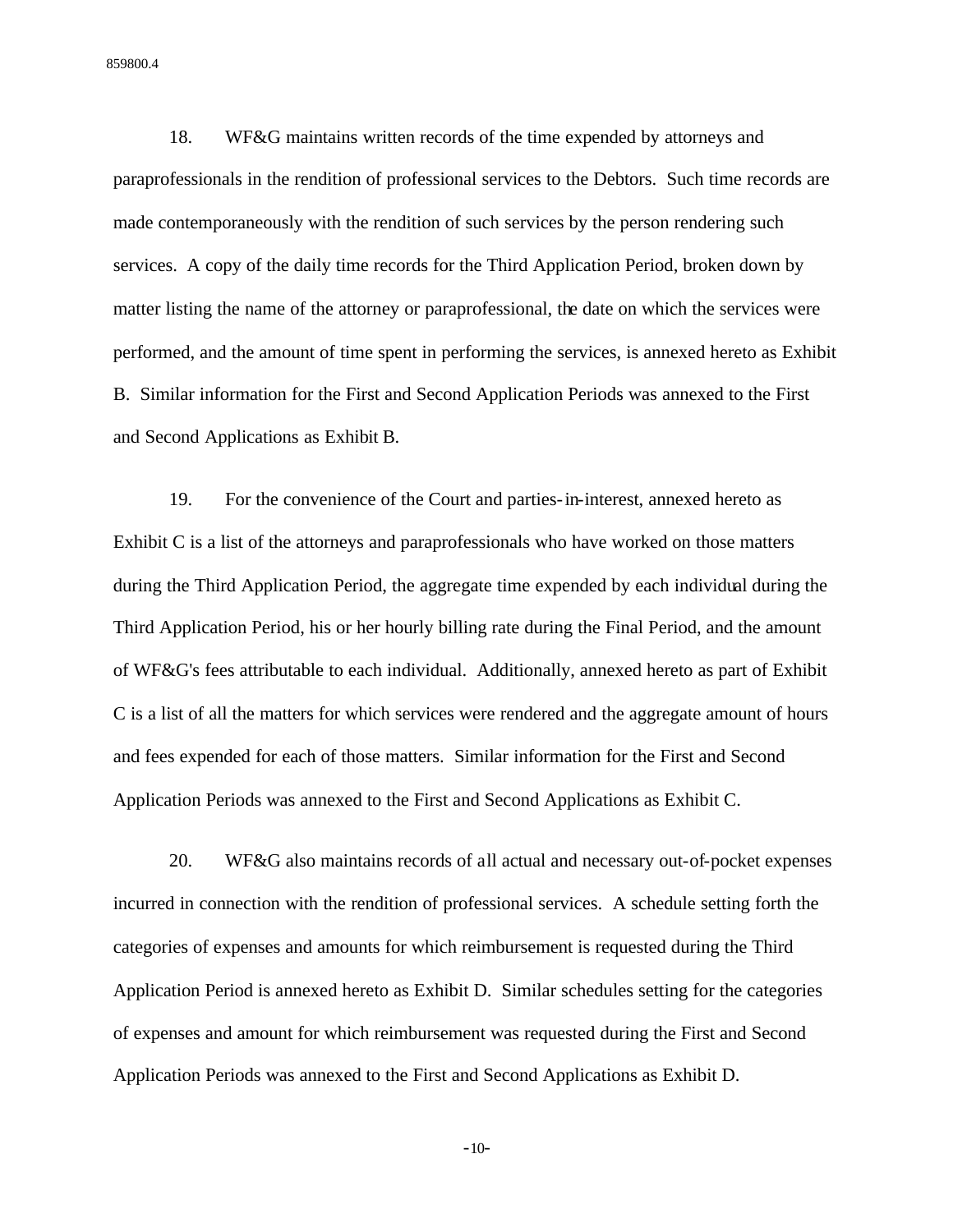21. Pursuant to the administrative order regarding guidelines for fees and disbursements for professionals in bankruptcy cases, dated June 20, 1991 (the "Administrative Order"), WF&G recorded its services rendered and disbursements incurred on different matters reasonably expected by the Debtors to continue over a period of at least three months and to constitute a substantial portion of the fees sought during an application period. A certification pursuant to the Administrative Order is annexed hereto as Exhibit E.

# WF&G HAS RECEIVED COMPENSATION FROM NON-DEBTOR SUBSIDIARIES

22. During the Third Application Period, WF&G performed services for certain of MRI's non-filed subsidiaries. As compensation for those services, WF&G was paid approximately \$4,375.40 for fees earned during this period. The services performed were wholly unrelated to MRI's chapter 11 case.

## WF&G'S REQUEST FOR FINAL COMPENSATION

23. Section 330(a)(l) of the Bankruptcy Code provides, in pertinent part, that the court may award to a professional person, including the debtor's attorney:

> reasonable compensation for actual, necessary services rendered by the . . . professional person, or attorney . . . based on the nature, the extent, and the value of such services, the time spent on such services, and the cost of comparable services other than in a case under this title . . . .

11 U.S.C. § 330. The Congressional intent and policy expressed in section330 of

the Bankruptcy Code is to provide for adequate compensation to continue to attract qualified and competent practitioners to bankruptcy cases.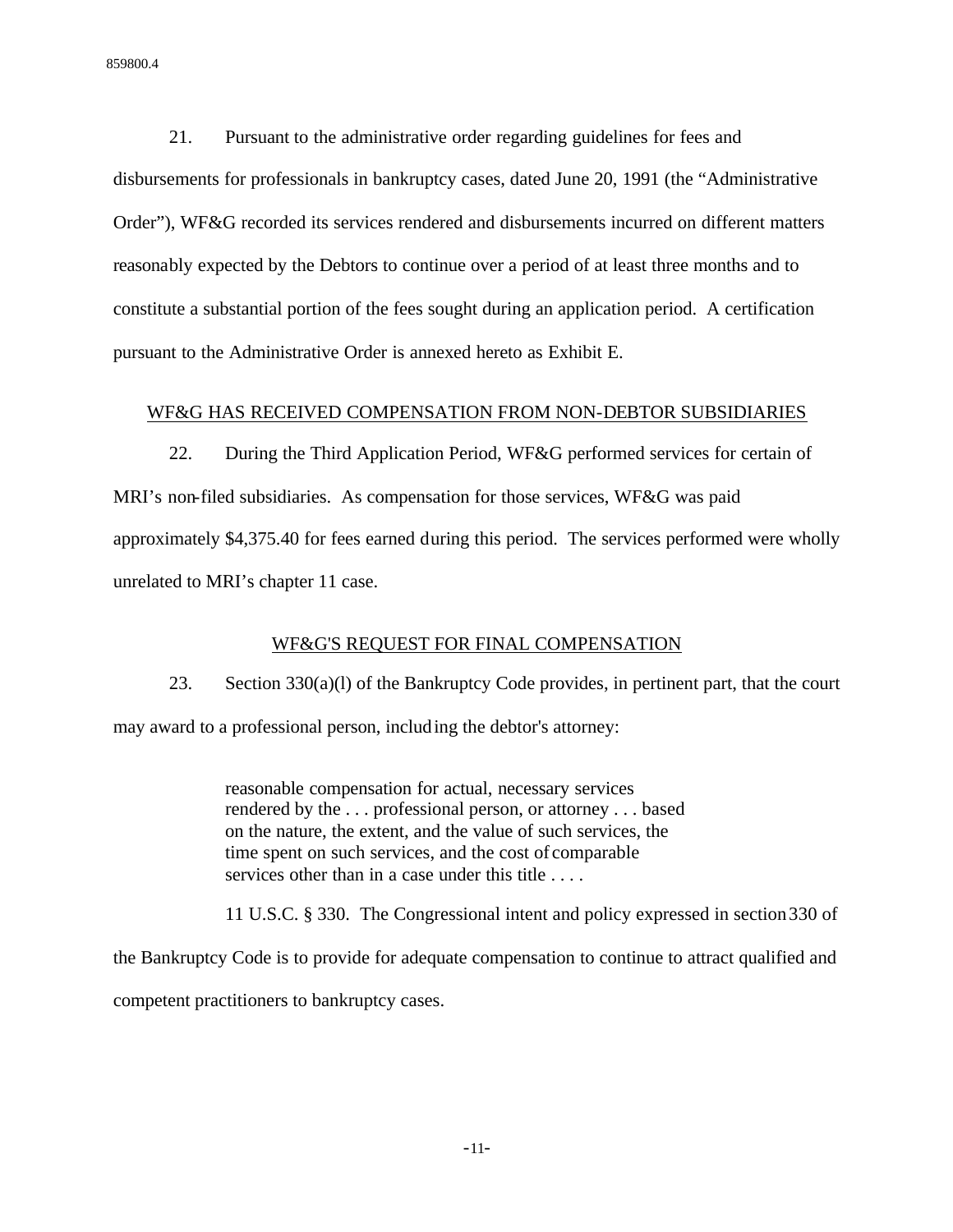24. WF&G respectfully submits that its request for final allowance of compensation is reasonable. The services rendered by WF&G, as highlighted above, required substantial time and effort, much of which occurred under extreme pressure and during nights and weekends.

25. The services rendered by WF&G during the Third Application Period were performed diligently. In many instances, WF&G has been able to successfully resolve disputes without the need to resort to the Court. When necessary, WF&G actively represented MRI's interests before the Court and, through litigation or settlement, substantially furthered the MRI's reorganization efforts.

26. During the Third Application Period, WF&G encountered certain novel and complex legal issues, often requiring extensive research and drafting. WF&G brought to bear legal expertise in many areas, including without limitation, bankruptcy, corporate tax, litigation and real estate. WF&G attorneys have rendered advice in all of these areas with skill and great dispatch.

27. The services rendered to the Debtors by WF&G during the Third Application Period required an aggregate expenditure of 1,067.70 recorded hours of the time of attorneys and paraprofessionals. Exhibit C sets forth a list of such individuals, the aggregate amount of time expended by each and the current hourly billing rate for each. The fair and reasonable value of the services rendered and recorded by WF&G to the Debtors during the Third Application Period is set forth in Exhibit B and summarized above.

-12-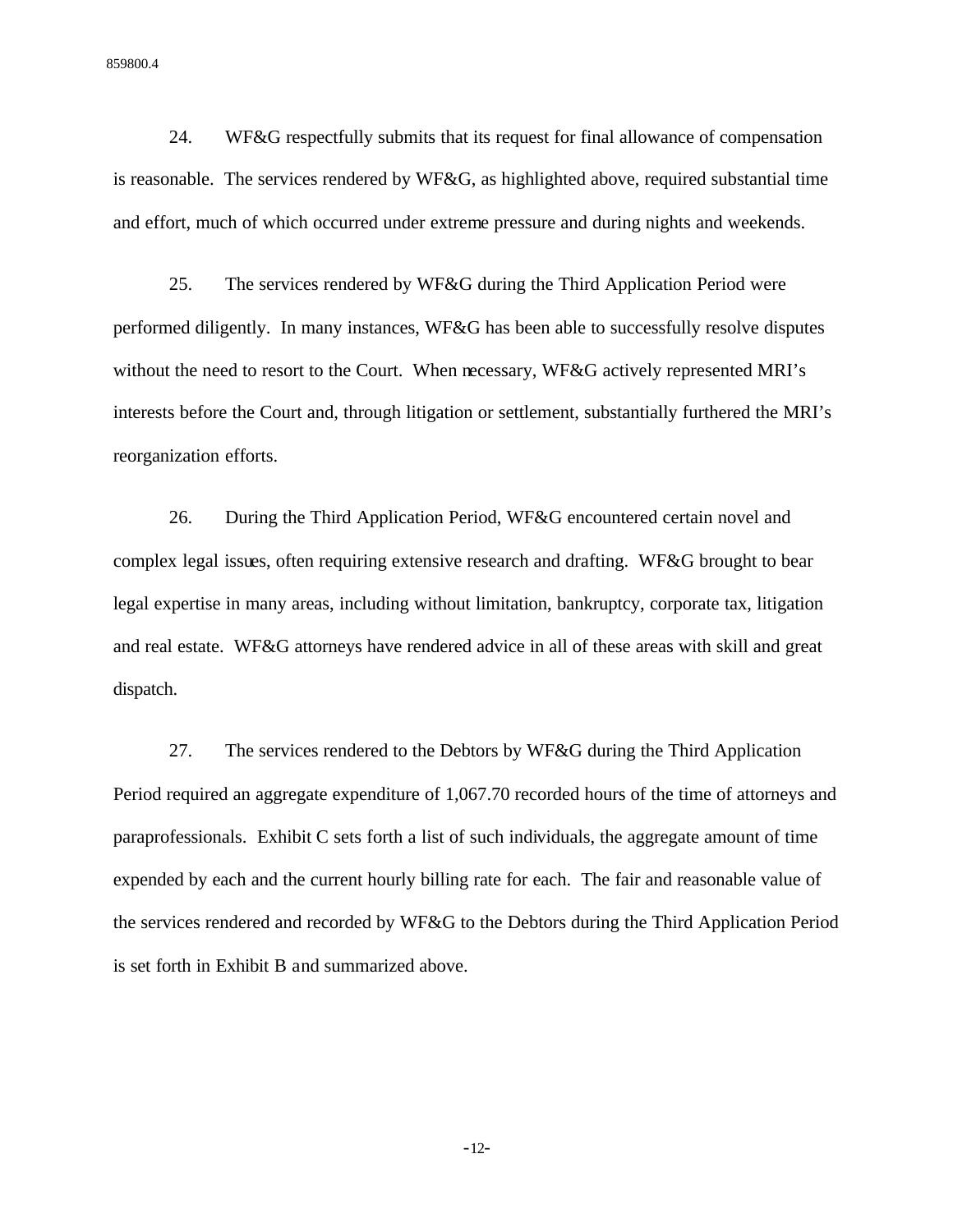$\overline{a}$ 

# DISBURSEMENTS

28. WF&G incurred actual and necessary out-of-pocket expenses during the Third Application Period, in connection with the rendition of the professional services described above, in the amounts set forth in Exhibit D.<sup>4</sup> By this Application, WF&G respectfully requests allowance of such reimbursement in full.

- 29. The disbursements for which WF&G seeks reimbursement include the following:
	- a. Duplicating Charged at \$0.15 per page, based upon the cost of supplies. The charge per page includes a charge for maintaining the duplicating facilities;
	- b. Telecommunications Long distance calls are billed at actual cost. Outgoing domestic facsimile transmittals are billed at \$0.75 per page, while there is no charge for incoming facsimiles. This rate is based upon costs incurred by WF&G for machine maintenance, phone line rental and supplies used in operating the fax machine;
	- c. Computer Research Charges WF&G's practice is to bill clients for LEXIS and Westlaw research at actual cost, which does not include amortization for maintenance and equipment;
	- d. Overtime Expenses WF&G's practice is to allow any attorney working later than 8:00 p.m. and any legal assistants working later than 7:30 p.m. to charge a working meal to the appropriate client. The meal charge is limited to \$20 per person;
	- e. Local Car Service WF&G's practice is to allow attorneys, legal assistants and secretaries to charge car service to the appropriate client after 8:00 p.m.; and
	- f. Delivery Services WF&G's practice is to charge postal, overnight delivery and courier services at actual cost.

<sup>&</sup>lt;sup>4</sup> WF&G's standard practice is to treat certain expenses as having been incurred when such obligations are recorded and reflected as payable in WF&G's accounting system.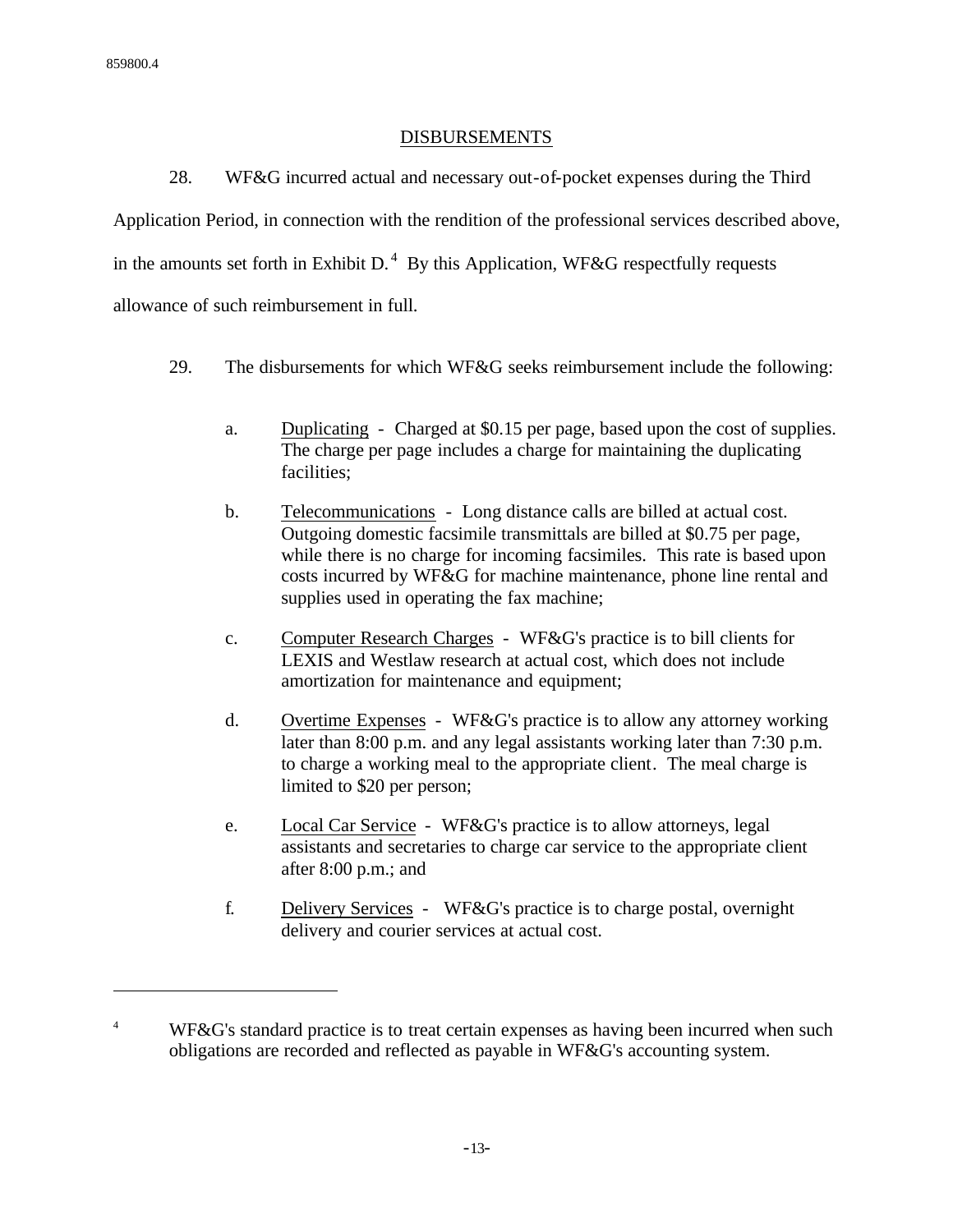30. WF&G has voluntarily excluded its "word processing" charges, which are not part of its normal overhead in the amount of \$626.00, from its request for reimbursement of expenses.

## PROCEDURE

31. WF&G will provide notice of this Application to the United States Trustee for the Southern District of New York and otherwise in accordance with the Bankruptcy Code, the Bankruptcy Rules, all applicable Local Bankruptcy Rules and any applicable orders of this Court.